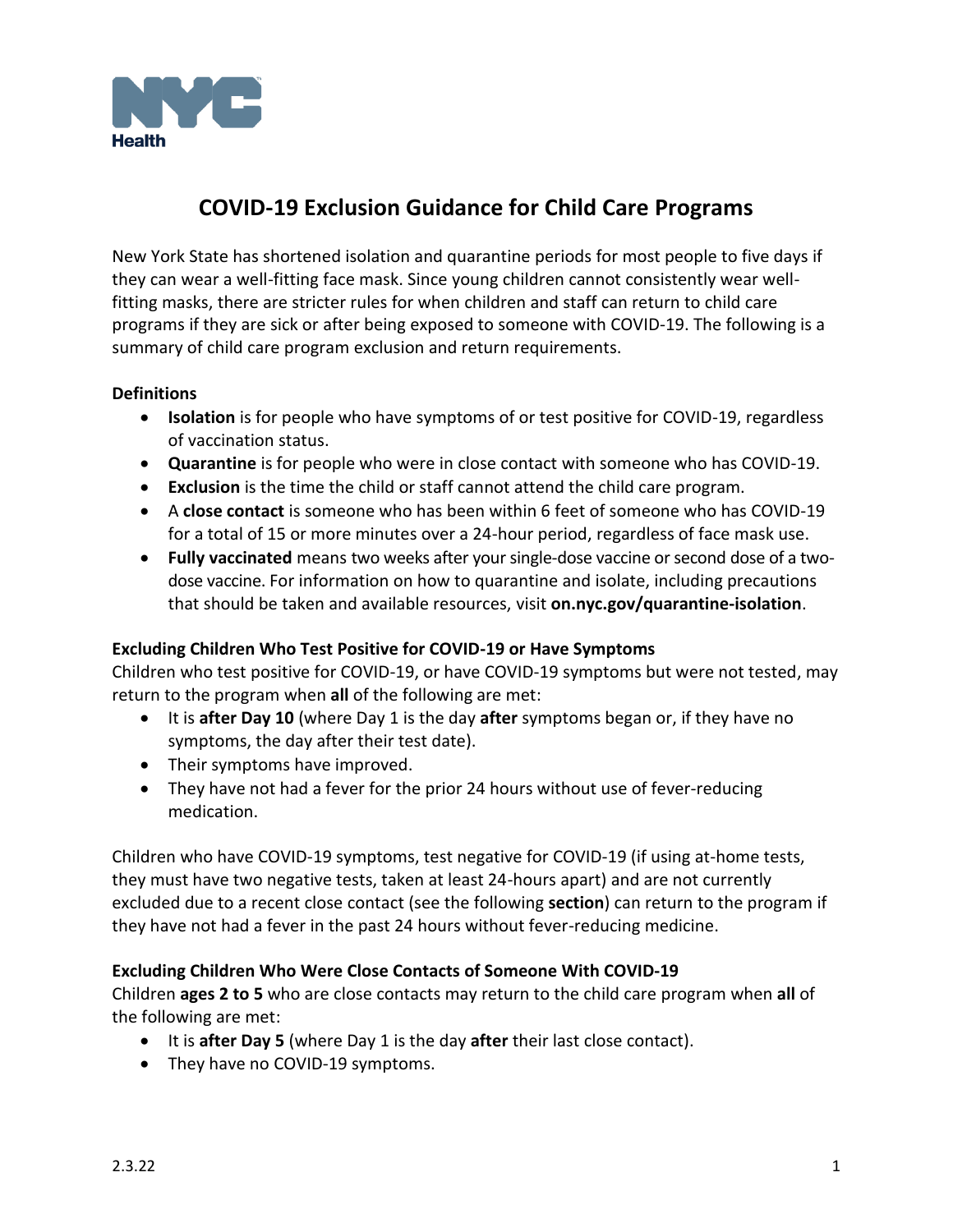- They test negative for COVID-19 on Day 5 or later (if using at-home tests, they must take two tests at least 24 hours apart on days 4 and 5 or later).
- They are able to consistently wear a well-fitting mask.

Children ages 2 to 5 who do not meet these criteria may return to the program **after Day 10** after their last close contact.

Children **younger than 2** who are close contacts may return to the program **after Day 7** if they test negative for COVID-19 on Day 5 or later with a test administered by a health care provider (at-home tests cannot be used for this purpose). Otherwise, they may return **after Day 10**.

Children who are fully vaccinated, or who had COVID-19 in the last 90 days (as confirmed by a positive viral test) and recovered do not need to be excluded from child care programs even if they were in close contact with someone who has COVID-19. They must continue to wear a well-fitting mask while on-site at the child care program.

## **Excluding Staff Who Have Symptoms or Test Positive for COVID-19**

Child care staff who test positive for COVID-19, or have COVID-19 symptoms but were not tested, may return to work when **all** of the following are met:

- It is **after Day 5** (where Day 1 is the day after symptoms began or, if they have no symptoms, the day after their test date).
- They have no COVID-19 symptoms or their symptoms are improving.
- They have not had a fever for the past 24 hours without use of fever-reducing medicine.
- They are able to wear a well-fitting mask.

**Note:** Testing is not required for staff to return to work.

Upon return to the program, they should take the following precautions for 10 days after their symptoms began (or if they had no symptoms, their test date):

- Practice physical distancing as much as possible.
- Wear a well-fitting mask.
- Stay as far away from others as possible (more than 6 feet) when removing their mask to eat or drink, ideally in a room without others present.

Staff who do not meet the above criteria may return to the program **after Day 10** after their symptoms began (or if they had no symptoms, their test date).

## **Excluding Staff Who Were Close Contacts of Someone With COVID-19**

Staff who are fully vaccinated or had COVID-19 in the last 90 days (as confirmed by a positive viral test) and recovered can attend work even if they are identified as a close contact.

Staff who are **not** fully vaccinated must be excluded from the program and may return when **all** of the following are met: